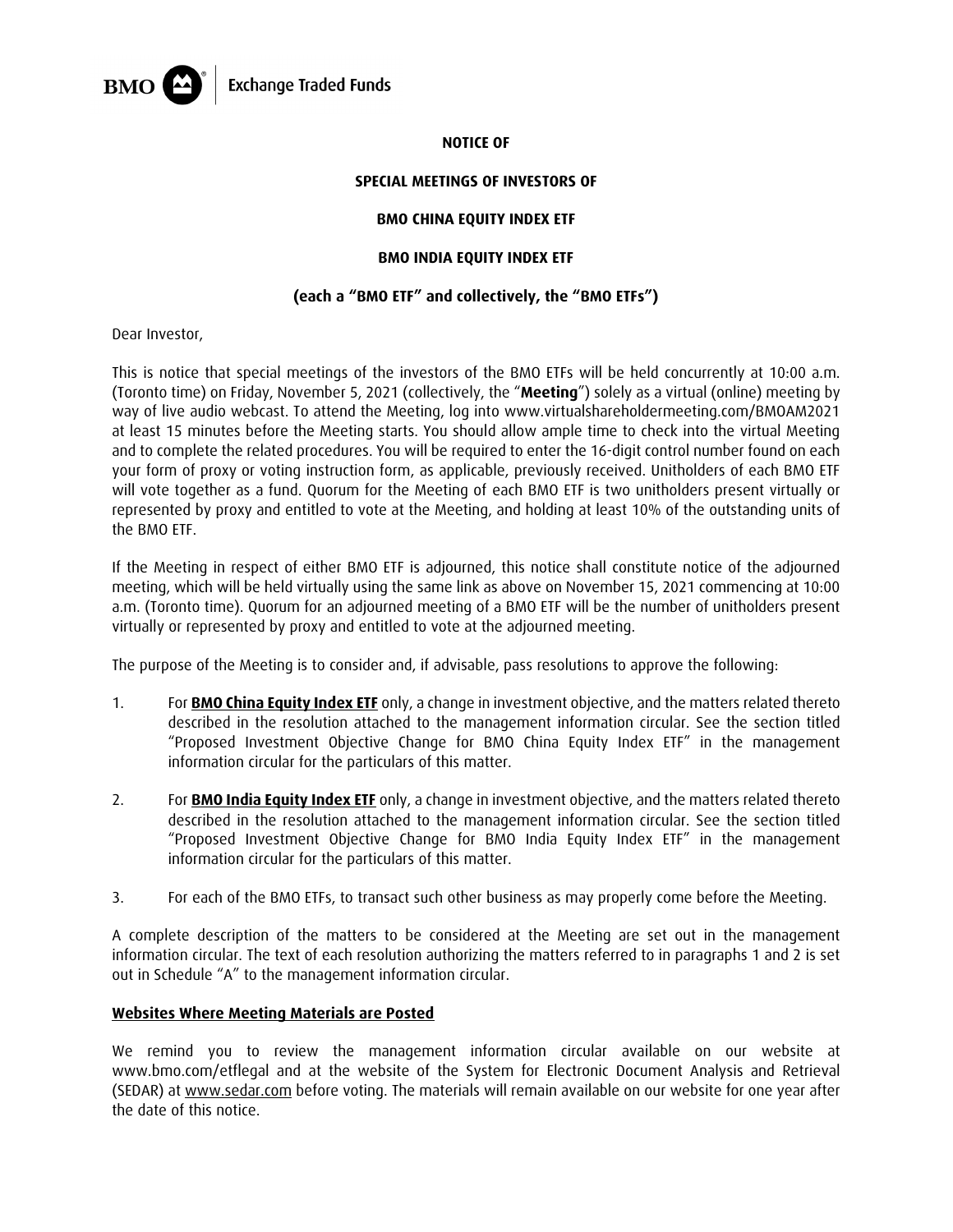## **Voting**

You may vote your units of the BMO ETFs by mail, fax, online or by attending the Meeting virtually via the live audio webcast. Please refer to the directions on your form of proxy or voting instruction form, as applicable, for instructions on how to vote using these methods. **Unitholders are strongly encouraged to vote by submitting their form of proxy or voting instruction form in advance of the Meeting.**

Non-registered unitholders / beneficial owners (being investors who hold their units through a securities dealer, broker, bank, trust company or other financial intermediary) who wish to vote at the Meeting should appoint themselves as proxyholder by following the instructions found on their voting instruction form. Only registered unitholders or duly appointed proxyholders (including investors who have appointed themselves as proxyholder) may vote at the Meeting.

Unitholders who are entitled to vote, but are unable to attend the applicable Meeting virtually, are requested to exercise their right to vote as follows: (i) by completing, dating, signing and returning the enclosed form of proxy or voting instruction form to Broadridge Investor Communications Corporation ("**Broadridge**"), at Data Processing Centre, P.O. Box 3700 STN Industrial Park, Markham, ON, L3R 9Z9. An addressed prepaid envelope has been provided for your use; (ii) by telephone at 1-800-474-7493 (English) or 1-800-474-7501 (French); (iii) via the internet at www.proxyvote.com or (iv) by facsimile to 1-866-623-5305. If you choose to vote by telephone or online at www.proxyvote.com, you will be prompted to provide your 16-digit control number, which is located across from the name of the fund in the proxy form sent to you. In order to be valid and acted upon at the applicable Meeting, a properly completed form of proxy or voting instruction form, must be received by Broadridge at least 48 hours (excluding Saturdays, Sundays and holidays) prior to the commencement of the Meeting or any adjournments or postponements thereof. **Please note – you cannot vote by returning this notice.**

### **Notice-and-Access**

Pursuant to exemptive relief, we have opted to use a notice-and-access procedure to reduce the volume of paper in the materials distributed for the Meeting. Instead of receiving a printed copy of the management information circular with the enclosed form of proxy or voting instruction form, as applicable, you have received this notice outlining the procedures for accessing the management information circular online or requesting a paper or electronic copy to be sent to you free of charge. For more information about the notice-and-access procedure, please contact Broadridge toll-free at 1-844-916-0609 (English) and 1-844-973-0593 (French).

#### **How to Obtain a Copy of the Meeting Materials**

You can request that a copy of the management information circular be sent to you by contacting Broadridge:

- toll-free at 1-877-907-7643. You will need your 16-digit control number; or
- at www.proxyvote.com using your 16-digit control number.

If your request for a copy of the management information circular is received before October 28, 2021, being 6 business days before the Meeting date, the management information circular will be sent to you within 3 business days of receipt of your request. If your request is received on or after October 28, 2021 but before the date of the Meeting (or any adjournment), then the management information circular will be sent to you within 3 business days of receipt of your request, but you may not receive the management information circular prior to the date upon which you must return your form of proxy or voting instruction form, as applicable.